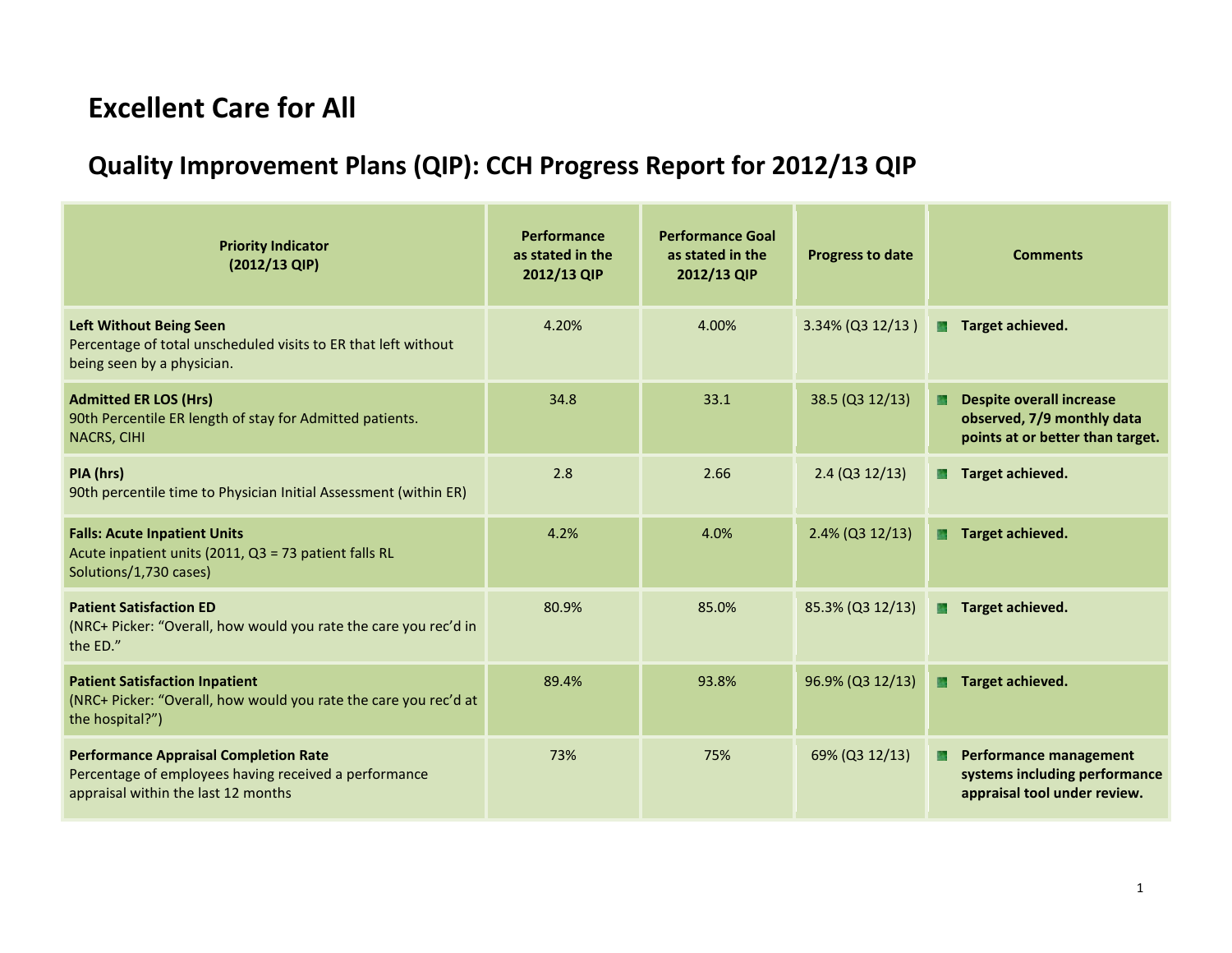| <b>Priority Indicator</b><br>(2012/13 QIP)                                                                                                                                                                                                                                                                                                                                           | <b>Performance</b><br>as stated in the<br>2012/13 QIP | <b>Performance Goal</b><br>as stated in the<br>2012/13 QIP | <b>Progress to date</b> | <b>Comments</b>                                                                                                                                |
|--------------------------------------------------------------------------------------------------------------------------------------------------------------------------------------------------------------------------------------------------------------------------------------------------------------------------------------------------------------------------------------|-------------------------------------------------------|------------------------------------------------------------|-------------------------|------------------------------------------------------------------------------------------------------------------------------------------------|
| <b>ED Mental Health Visits</b><br>Percent of repeat emergency visits following a visit for a mental<br>health condition. A visit is counted as a repeat visit if it is for a<br>mental health condition, and occurs within 30 days of an index<br>visit for a mental health condition. This indicator is presented as<br>a proportion of all mental health emergency visits.         | 15.7%                                                 | Range: 14.9% - 16.5%                                       | 15.2% (Q3 12/13)        | Reduced by 3%.<br>D.<br>Target range (± 5%)<br>established due to the<br>variability observed in baseline<br>performance.                      |
| <b>ED Substance Abuse Visits</b><br>Percent of repeat emergency visits following a visit for a<br>substance abuse condition. A visit is counted as a repeat visit if it<br>is for a substance abuse condition, and occurs within 30 days of<br>an index visit for a substance abuse condition. This indicator is<br>presented as a proportion of all mental health emergency visits. | 12.0%                                                 | Range: 11.4% - 12.6%                                       | 10.6% (Q3 12/13)        | Target achieved.<br>Target range (± 5%)<br>established due to the<br>variability observed in baseline<br>performance.                          |
| Hand Hygiene Compliance - McConnell Site<br>The number of times that hand hygiene was performed<br>before initial patient contact divided by the number of<br>observed hand hygiene indications for before initial patient<br>contact multiplied by 100 - consistent with publicly reportable<br>patient safety data.                                                                | 59%                                                   | 80%                                                        | 41% (Q3 12/13)          | Carried over into QIP3 as a P1<br>indicator.<br><b>CCH Hand Hygiene Program</b><br>has been restructured with<br>gains already being observed. |
| Hand Hygiene Compliance - Second Street Site<br>The number of times that hand hygiene was performed<br>before initial patient contact divided by the number of<br>observed hand hygiene indications for before initial patient<br>contact multiplied by 100 - consistent with publicly reportable<br>patient safety data.                                                            | 82%                                                   | 80%                                                        | 100% (Q3 12/13)         | Target achieved.<br>n.                                                                                                                         |
| <b>Surgical Cancellation Rate</b><br>Inpatient/outpatient same day cancellations and cancellations<br>due to hospital resources, i.e., no beds                                                                                                                                                                                                                                       | 2.6%                                                  | 5.0%                                                       | $2.3\%$ (Q3 12/13)      | Target achieved.<br><b>Birth</b>                                                                                                               |